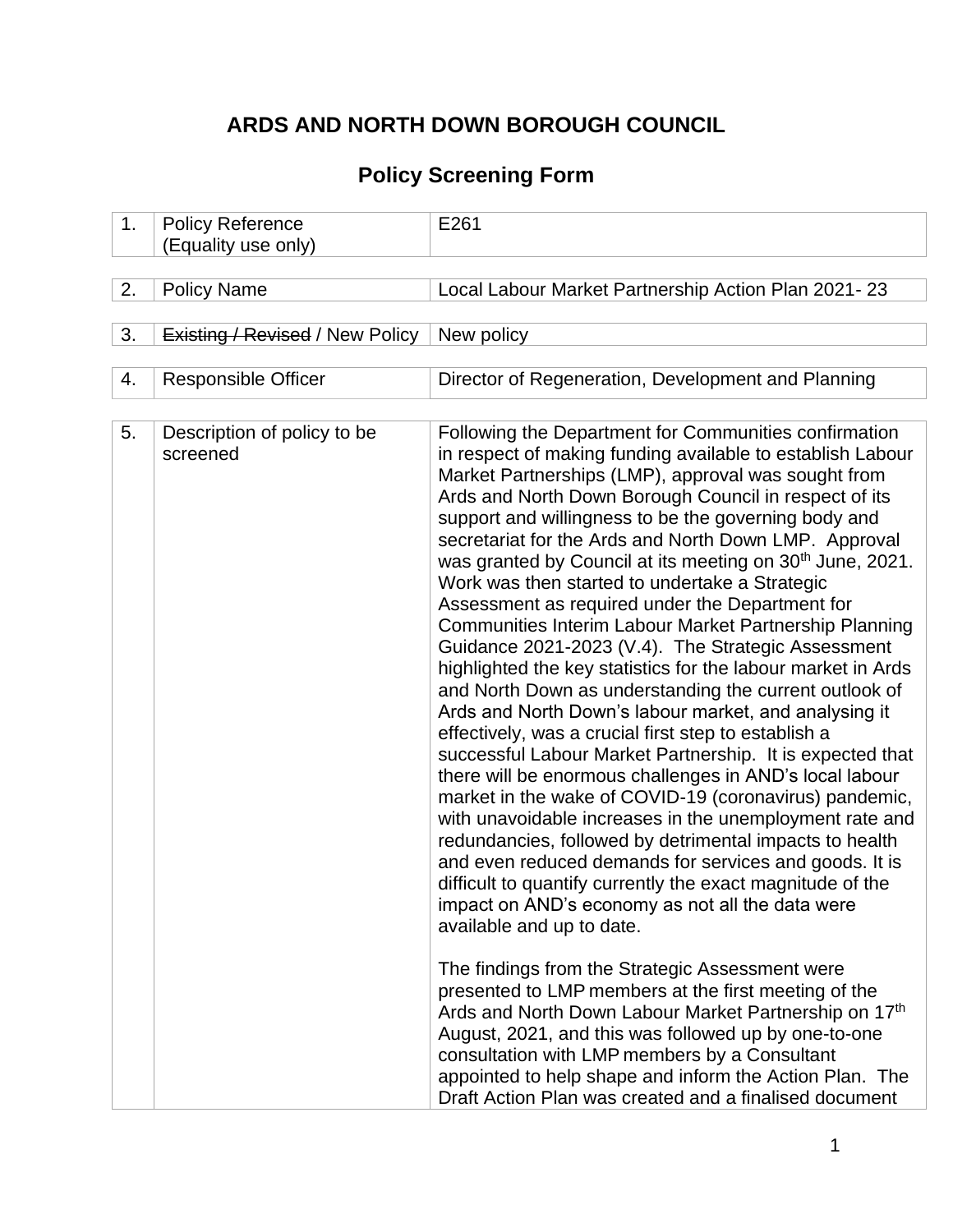| reflecting the priorities identified in the Strategic<br>Assessment, as well as issues identified by the partners,<br>has been presented to the LMP and submitted to DfC. It<br>is now awaiting approval (January 2022).                                                                                                                                                                                                                                                                                                                                             |
|----------------------------------------------------------------------------------------------------------------------------------------------------------------------------------------------------------------------------------------------------------------------------------------------------------------------------------------------------------------------------------------------------------------------------------------------------------------------------------------------------------------------------------------------------------------------|
| As a result of the Strategic Assessment and consultations<br>with the key stakeholders, the following themes have<br>been identified as local priorities:                                                                                                                                                                                                                                                                                                                                                                                                            |
| Supporting<br>employment<br>people<br>into<br>and<br>employment enhancement<br>Young People with employment challenges<br>Covid-19 related labour market disruption                                                                                                                                                                                                                                                                                                                                                                                                  |
| (the Action Plan is available for more details on the<br>programmes proposed under each themes).                                                                                                                                                                                                                                                                                                                                                                                                                                                                     |
| Following a detailed strategic assessment analysis of the<br>labour market in AND, consultations with partners with<br>local businesses, local community representatives, the<br>Jobs and Benefits Offices (JBOs), the Labour Market<br>Partnership has agreed that the above listed themes are<br>the urgent and critical issues to tackle in the local area.                                                                                                                                                                                                       |
| In addition, the Partnership recognised there are many<br>barriers faced by individuals in obtaining employment or<br>training, such as no suitable qualification, poor skill-sets,<br>no or little work experience, disability or other health<br>problems, potential in reduction or loss in benefits;<br>difficulties in childcare arrangements; cost of transport to<br>attend training or work placement and others. Individuals<br>with these problems are more likely to move into<br>temporary jobs or have difficulty in finding sustainable<br>employment. |
| With this information in mind, the LMP understands the<br>challenges to provide support for local residents and<br>putting in place systems of care to help people in need. It<br>is its aim to ensure that participants feel supported to<br>reach their full potential. The LMP also recognises there<br>is no one solution to address the challenges. Thus, the<br>LMP wishes to ensure correct programmes are<br>implemented and supports are provided to address the<br>outlined themes identified as high priority for the AND<br>area.                        |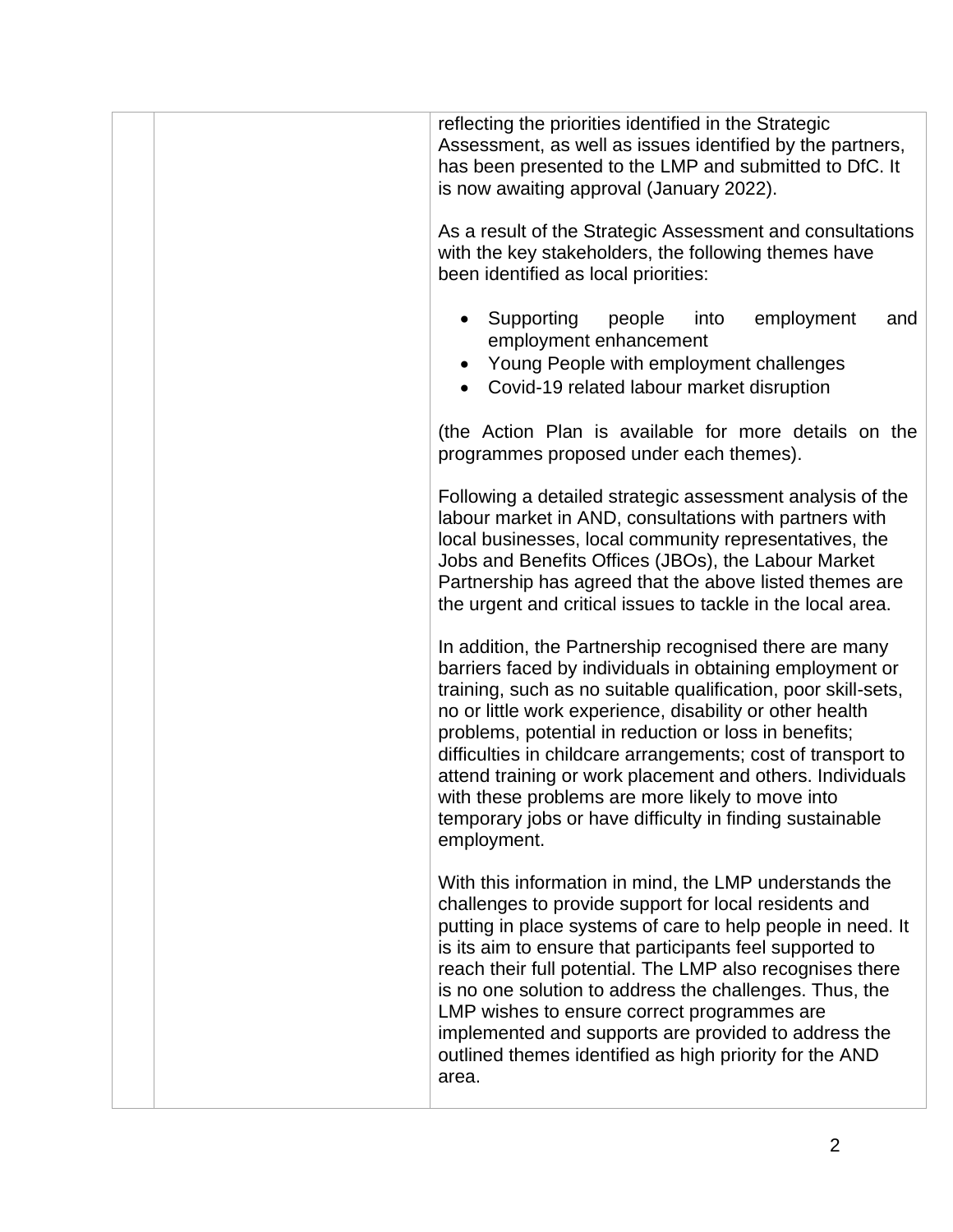| Aims and<br>Expected Outcomes – what is<br>the Policy expected to<br>achieve? | In developing the Draft Action Plan, consideration has<br>also been taken of the Council's Economic Recovery<br>plans, the draft Programme for Government, and Ards<br>and North Down's Corporate Plan 2020 - 2024 and the<br>borough's Community Plan 2017 - 2032.                                                                                                                                                                                |
|-------------------------------------------------------------------------------|----------------------------------------------------------------------------------------------------------------------------------------------------------------------------------------------------------------------------------------------------------------------------------------------------------------------------------------------------------------------------------------------------------------------------------------------------|
|                                                                               | The Strategic Assessment addresses each PfG indicator,<br>noted below, using relevant data from NISRA, Labour<br>Market Survey, DfC and other data sources.<br>17 - Economic inactivity rate excluding students.<br>32 - Employment rates for 16-64 year olds by<br>deprivation quintile.<br>33 - Percentage of people working part time who<br>would like to work more hours.<br>19 - % of population living in absolute and relative<br>poverty. |
|                                                                               | Ards and North Down Big Plan (also known as the<br>Community Plan) and its outcomes and indicators are<br>also relevant to the Strategic Assessment (SA).<br><b>Outcome 4 of the Big Plan is that "All people in Ards</b><br>and North Down benefit from a prosperous economy".<br>Progress towards this outcome will be monitored by<br>reviewing the following indicators:                                                                       |
|                                                                               | $\triangleright$ No. of VAT and PAYE registered businesses<br>$\triangleright$ Median weekly earnings of AND residents; median<br>weekly earning of jobs located in AND<br>$\triangleright$ Working age population - Skills level<br>$\triangleright$ GVA – Value of Estimate (£m)<br>$\triangleright$ Proportion of working age population who are<br>economically inactive                                                                       |
|                                                                               | <b>Outcome 1 of the Big Plan is that "All people in Ards</b><br>and North Down fulfil their lifelong potential". The<br>indicator that is used to measure progress towards these<br>outcomes that is relevant to a Labour Market Partnership<br>is:                                                                                                                                                                                                |
|                                                                               | $\triangleright$ Number of further education regulated enrolments<br>by age                                                                                                                                                                                                                                                                                                                                                                        |
|                                                                               | Ards and North Down's Community Plan (The Big Plan)<br>looks to the future and spans approximately the next 10                                                                                                                                                                                                                                                                                                                                     |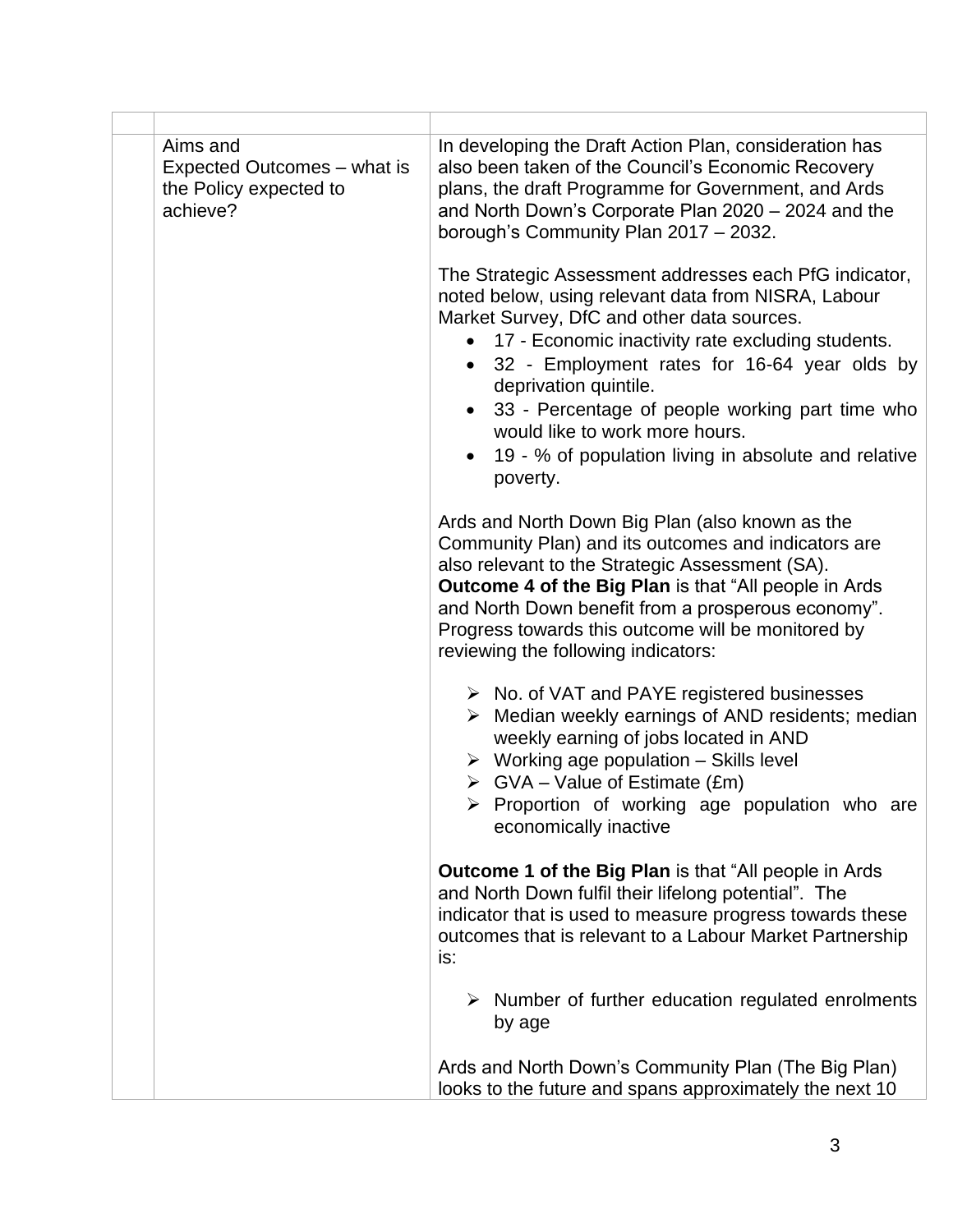|  | years, when it will continuously be reviewed and<br>improved to ensure that its implementation makes a<br>positive contribution to the lives of all the people who live,<br>work, visit and do business in Ards and North Down. That<br>will include working in partnership with the local LMP to<br>develop and align plans to achieve the desired outcomes.                                                    |
|--|------------------------------------------------------------------------------------------------------------------------------------------------------------------------------------------------------------------------------------------------------------------------------------------------------------------------------------------------------------------------------------------------------------------|
|  | In terms of Ards and North Down Borough Council's<br>Corporate Plan "Growing Better Together" - it is<br>committed to a sustainable future, ensuring that the<br>activities and decisions taken forward within the plan<br>advance the economic, social and environmental needs<br>of future generations. Its vision and outcomes are aligned<br>with the borough's Community Plan (the Big Plan).               |
|  | Its Vision: Ards and North Down is a vibrant, connected,<br>healthy, safe and prosperous place to be                                                                                                                                                                                                                                                                                                             |
|  | Its Outcomes: All people in Ards and North Down will:<br>$\triangleright$ Fulfil their lifelong potential<br>$\triangleright$ Enjoy good health and wellbeing<br>$\triangleright$ Live in communities where they are respected, are<br>safe and feel secure<br>$\triangleright$ Benefit from a prosperous economy<br>$\triangleright$ Feel pride from having access to a well-managed<br>sustainable environment |
|  | <b>Its Focus:</b><br>$\triangleright$ Growing:<br>progressing<br>towards<br>sustainable<br>outcomes<br>$\triangleright$ Better: improving our services and functions<br>> Together: working in partnership with statutory<br>bodies, businesses, the community sector and<br>residents                                                                                                                           |
|  |                                                                                                                                                                                                                                                                                                                                                                                                                  |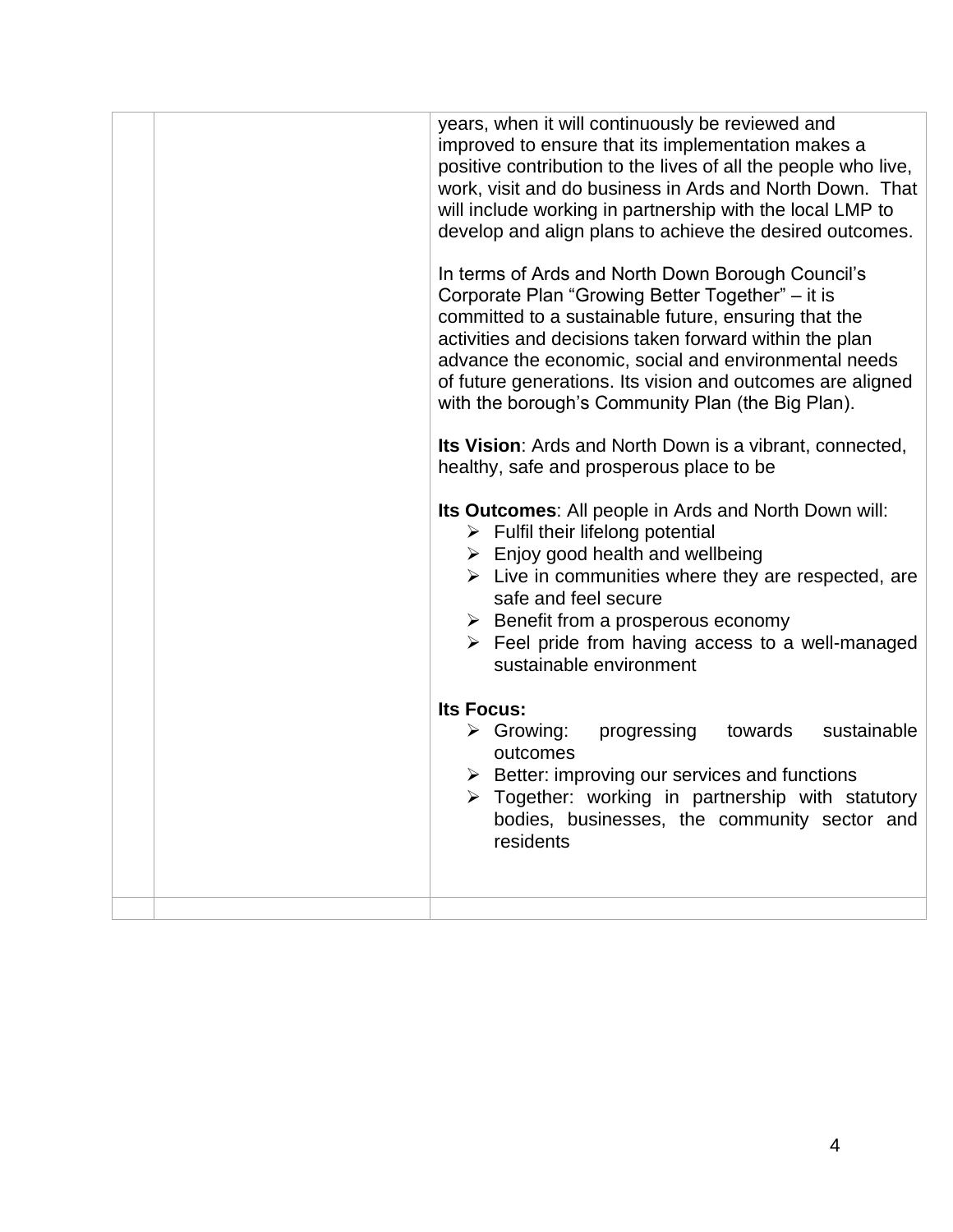| 6. | Section 75 categories which  | The perception of Ards and North Down is one of                                                                       |
|----|------------------------------|-----------------------------------------------------------------------------------------------------------------------|
|    | might be expected to benefit | affluence where people are well educated, live in large                                                               |
|    | and how they may benefit.    | houses and enjoy an excellent quality of life. But this is                                                            |
|    |                              | not an accurate picture and statistical boundaries can                                                                |
|    |                              | mask inequalities that exist. The Strategic Assessment                                                                |
|    |                              | undertaken in July 2021, by the Council's Data and                                                                    |
|    |                              | Evidence Analyst, shows that AND experiences a high                                                                   |
|    |                              | rate of economic inactivity; the area was the only council                                                            |
|    |                              | district in NI that had a reduction in employee jobs in                                                               |
|    |                              | 2019 from 2018, has increased rates of                                                                                |
|    |                              | underemployment, lower weekly earning for jobs located<br>in AND, low $\frac{GVA^{11}}{4}$ and a decrease in VAT/PAYE |
|    |                              | registered businesses. A study of employment deprivation                                                              |
|    |                              | showed that within Scrabo_2 (SOA) $^{[2]}$ 35.5% of working                                                           |
|    |                              | age population were excluded from work while                                                                          |
|    |                              | Bloomfield_2 (SOA), contained a small area <sup>[3]</sup> (also                                                       |
|    |                              | known as Bloomfield_2) with 48% of working age                                                                        |
|    |                              | population considered employment deprived.                                                                            |
|    |                              | Furthermore, current and projected qualification                                                                      |
|    |                              | imbalances will present challenges for the future labour                                                              |
|    |                              | market. The percentage of HE qualifiers gaining                                                                       |
|    |                              | qualification in maths, computing, engineering and                                                                    |
|    |                              | technology is one of the metrics used to measure skill                                                                |
|    |                              | flow by DEA. In AND, two DEAs performed poorly,                                                                       |
|    |                              | Holywood and Clandeboye ranked 79th out of 80 DEAs                                                                    |
|    |                              | while Ards Peninsula ranked 74th out of 80 DEAs.                                                                      |
|    |                              | Section 75 groups, such as people with disability, are                                                                |
|    |                              | disadvantaged within the labour market. In 2020, 15,510                                                               |
|    |                              | individuals claimed for disability living allowances and                                                              |
|    |                              | Personal Independence Payment. In 2018, data from                                                                     |
|    |                              | South Eastern HSCT area showed that the employment                                                                    |
|    |                              | rate for people with disability was only 37% compared to                                                              |
|    |                              | the average 72.9% in AND in 2018.                                                                                     |
|    |                              | Consideration has also been given to gender imbalance                                                                 |
|    |                              | within the labour market. The employment rate and                                                                     |
|    |                              | number of self-employed males were higher than                                                                        |
|    |                              | females. Higher economical inactive rate was also                                                                     |
|    |                              | observed among females in AND (29.5% of female vs                                                                     |
|    |                              | 20.8% of male). The NI Labour Force Survey showed that                                                                |
|    |                              | the common reason for economic inactivity for women                                                                   |
|    |                              | was family and home commitments, while the most                                                                       |
|    |                              | common reasons for men were sickness or disability. In                                                                |
|    |                              | NI, economic activity rates were lowest for women with                                                                |
|    |                              | young dependent children of pre-school age (Source:                                                                   |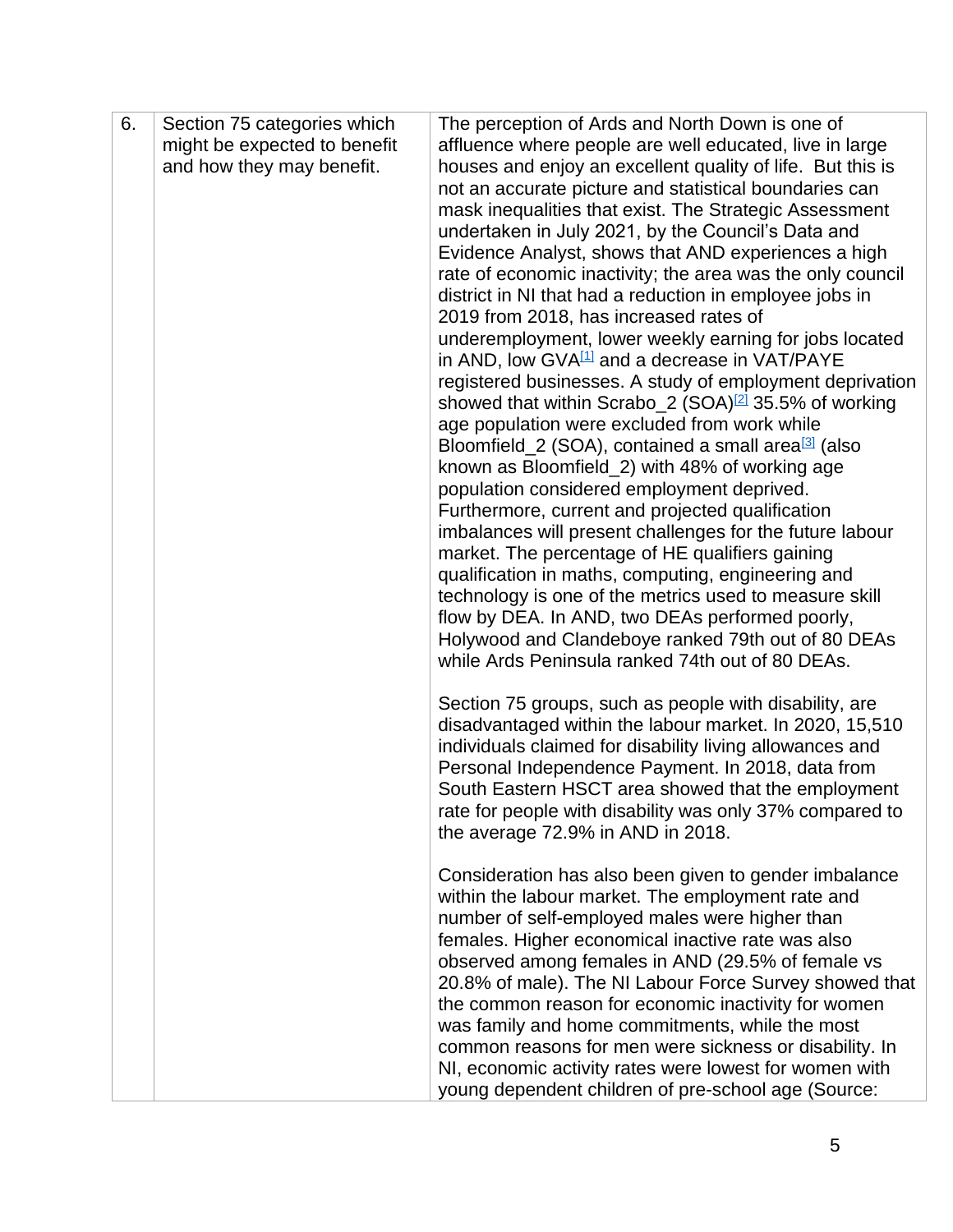|    |                                                                                                                                                                                                                                                                                                                                | Women in Northern Ireland, 2020). While in NI, more<br>females gained higher education qualifications compared<br>to males, less females (14.8%) pursue further study of<br>the core STEM subjects to tertiary level compared to<br>males (35.6%). The apprenticeship programme showed<br>that there were more male participants than female,<br>possibly due to the popular framework of the<br>apprenticeship are related to electrical, engineering or<br>vehicle maintenance. The 4.1% gender pay gap further<br>highlighted inequalities within AND's labour market. |                                                  |  |  |  |  |  |
|----|--------------------------------------------------------------------------------------------------------------------------------------------------------------------------------------------------------------------------------------------------------------------------------------------------------------------------------|---------------------------------------------------------------------------------------------------------------------------------------------------------------------------------------------------------------------------------------------------------------------------------------------------------------------------------------------------------------------------------------------------------------------------------------------------------------------------------------------------------------------------------------------------------------------------|--------------------------------------------------|--|--|--|--|--|
| 7. | Factors which could contribute<br>to / detract from the intended<br>aims / outcomes of the Policy<br>when being implemented                                                                                                                                                                                                    |                                                                                                                                                                                                                                                                                                                                                                                                                                                                                                                                                                           | If the programme is not implemented as intended. |  |  |  |  |  |
| 8. | The main stakeholders on<br>whom the policy will impact.<br>For example, Employees,<br><b>Potential Service Users and</b><br><b>Community Groups</b><br>Consider the internal and<br>external impacts (either actual<br>or potential) and comment, or<br>list, information where<br>appropriate                                | Local residents, young unemployed people, local school<br>children, people with disabilities, people without<br>disabilities, women, people affected economically and<br>socially by the COVID pandemic, people needing<br>reskilled or upskilled, long-tern unemployed and<br>economically inactive, students, disadvantaged people in<br>our society.                                                                                                                                                                                                                   |                                                  |  |  |  |  |  |
|    |                                                                                                                                                                                                                                                                                                                                |                                                                                                                                                                                                                                                                                                                                                                                                                                                                                                                                                                           |                                                  |  |  |  |  |  |
| 9. | Please provide details of other policies which have a bearing on this one.<br>Policies:                                                                                                                                                                                                                                        |                                                                                                                                                                                                                                                                                                                                                                                                                                                                                                                                                                           | Owned by:                                        |  |  |  |  |  |
|    | E Ards and North Down Borough Council -<br>Corporate Plan<br>Good Relations Strategy and Action Plan<br>E 16<br>Performance improvement plan 2017-18 for the<br>Development Department.<br>E 30 Integrated Tourism Regeneration and<br><b>Economic Development Strategy</b><br><b>Belfast City Region: Future Skills Needs</b> | Ards and North Down Borough<br>Council<br><b>Ulster University Economic Policy</b>                                                                                                                                                                                                                                                                                                                                                                                                                                                                                        |                                                  |  |  |  |  |  |
|    | <b>Employability and Skills Pillar: Belfast Region City</b><br>Deal action plan                                                                                                                                                                                                                                                |                                                                                                                                                                                                                                                                                                                                                                                                                                                                                                                                                                           | Centre<br><b>Belfast Region City Deal</b>        |  |  |  |  |  |

| 10.   Available evidence (quantitative and qualitative) considered as important to encourage |
|----------------------------------------------------------------------------------------------|
| completion in relation to :                                                                  |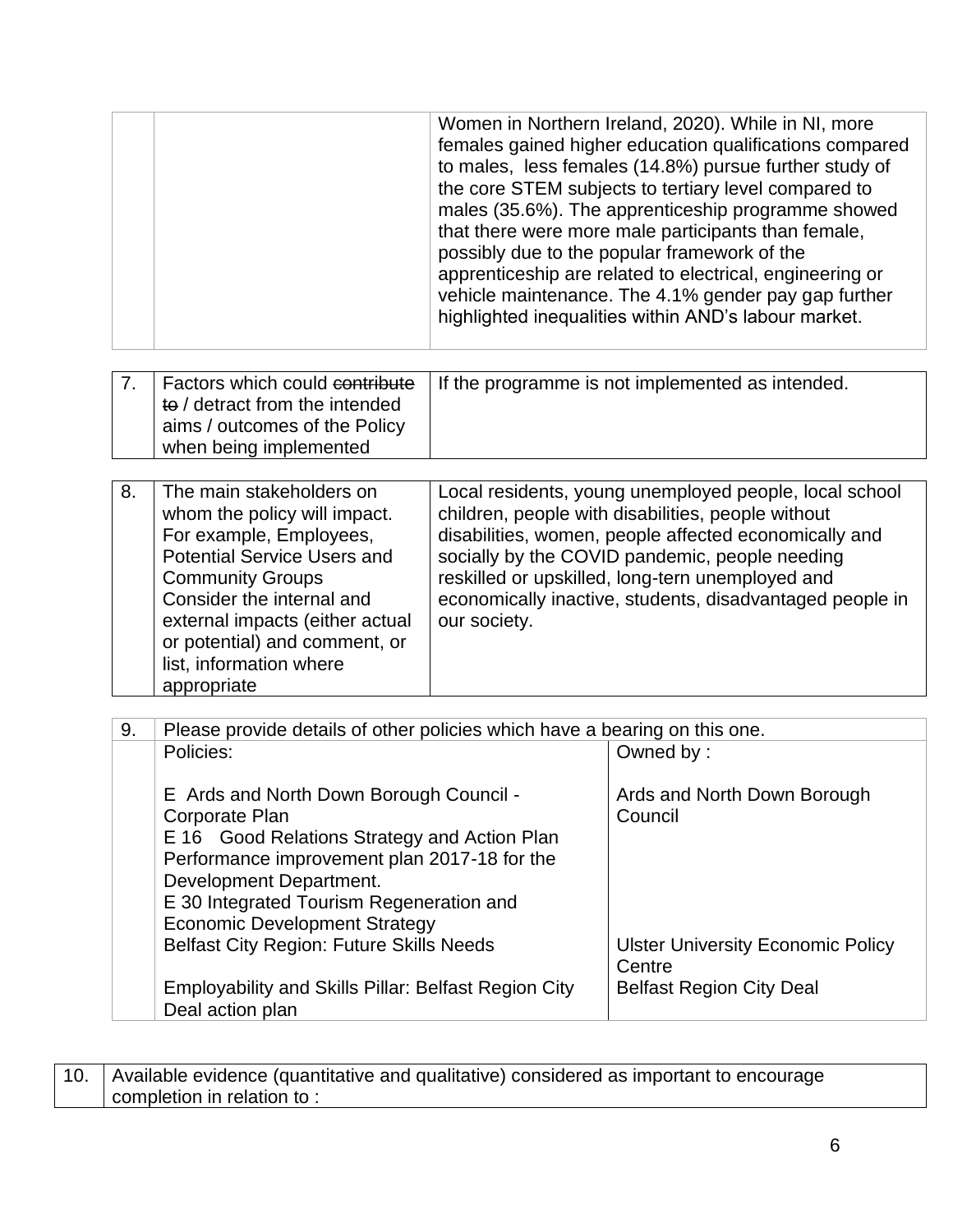| Religious<br><b>Belief</b> | <b>Summary:</b><br>The Northern Ireland Census 2011 (NISRA) statistics for the Borough area showed<br>that 75% are or have been brought up in Protestant and Other Christian (including<br>Christian related) religions. While this varied across the borough from 17% in<br>Portaferry ward to 87% in Carrowdore ward this does not have any relation to this<br>policy. These compared to 48% for Northern Ireland as a whole. See table below<br>Data:                                                                                                                                                                                                                                                                                                                        |                        |                  |                       |          |           |               |                          |          |             |        |       |
|----------------------------|----------------------------------------------------------------------------------------------------------------------------------------------------------------------------------------------------------------------------------------------------------------------------------------------------------------------------------------------------------------------------------------------------------------------------------------------------------------------------------------------------------------------------------------------------------------------------------------------------------------------------------------------------------------------------------------------------------------------------------------------------------------------------------|------------------------|------------------|-----------------------|----------|-----------|---------------|--------------------------|----------|-------------|--------|-------|
|                            | Religion or Religion Brought up in (Numbers with % in brackets)<br>Catholic<br>All usual<br>Protestant<br>Other<br>None<br>residents<br>and Other<br>Religions<br>Christian<br>(including)<br>Christian                                                                                                                                                                                                                                                                                                                                                                                                                                                                                                                                                                          |                        |                  |                       |          |           |               |                          |          |             |        |       |
|                            | Northern<br>Ireland<br>Ards<br>and                                                                                                                                                                                                                                                                                                                                                                                                                                                                                                                                                                                                                                                                                                                                               | 1,810,863<br>$(100\%)$ | 817,385<br>(45%) | related)<br>875,717   | (48%)    | 16,592    | (1%)          | 101,169                  | (6%)     |             |        |       |
|                            | <b>North</b><br>Down<br>Borough<br>Council                                                                                                                                                                                                                                                                                                                                                                                                                                                                                                                                                                                                                                                                                                                                       | 156,672<br>$(100\%)$   | 20,550<br>(13%)  | 117,589               | (75%)    |           | 1,729<br>(1%) | 16,804                   | (11%)    |             |        |       |
|                            | Source:<br>Religion or religion brought up in. Census 2011, NISRA<br>Data is not collated in relation to individuals (owners, employers or employees)                                                                                                                                                                                                                                                                                                                                                                                                                                                                                                                                                                                                                            |                        |                  |                       |          |           |               |                          |          |             |        |       |
| Political<br>Opinion       | religious belief due to the size of all SME's which tend to be micro companies.<br>Summary:<br>Electoral Office data from recent Local Government elections detail the political<br>representation on Ards and North Down Council, the Stormont Executive for this<br>electoral area and Westminster election. This data is an approximate measure of<br>political opinion of the voting electorate within the Borough. Turnout to vote in Ards<br>and North Down tends to be lower than the rest of NI suggesting less strong<br>political opinions. Of those who do turn out, the results show preferences for voting<br>for Unionist parties. See table below.<br>Data:<br><b>Council Election results</b><br>The local council election of 2 <sup>nd</sup> May 2019 outcome: |                        |                  |                       |          |           |               |                          |          |             |        |       |
|                            |                                                                                                                                                                                                                                                                                                                                                                                                                                                                                                                                                                                                                                                                                                                                                                                  |                        |                  |                       |          |           |               | <b>Elected Candidate</b> |          |             |        |       |
|                            |                                                                                                                                                                                                                                                                                                                                                                                                                                                                                                                                                                                                                                                                                                                                                                                  | Eligible<br>Electorate | Votes            | Polled (%<br>Turnout) | ard<br>D | Sinn Féin | $\frac{1}{2}$ | <b>SDLP</b>              | Alliance | Independent | $\geq$ | Green |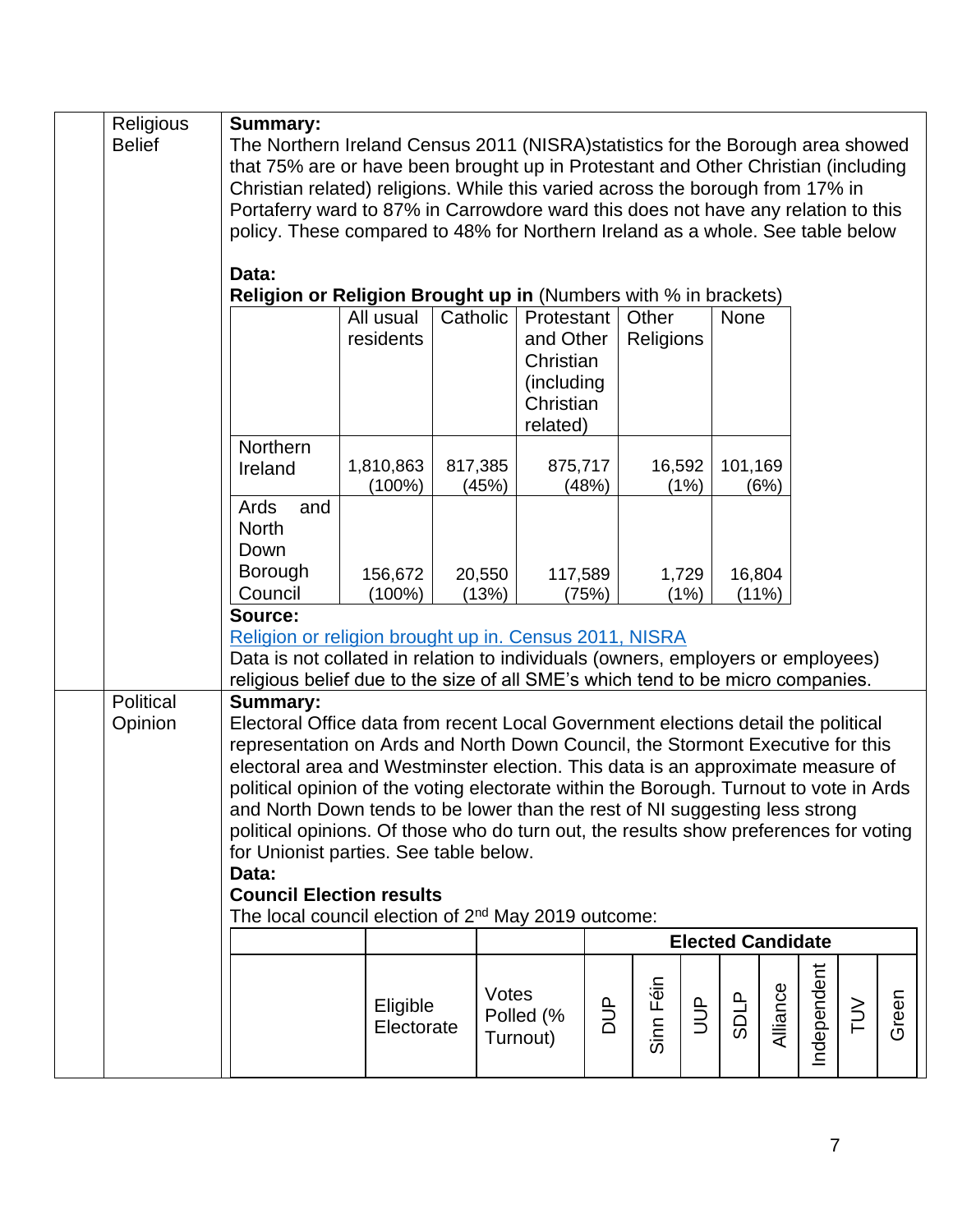|  | Northern Ireland                                                                                                                                                                                                                                                                                                                                                               | 1,305,553 | 687,733<br>(52.7%)   | 122            | 105            | 75             | 59             | 53             | 24             | 6           | 8           |
|--|--------------------------------------------------------------------------------------------------------------------------------------------------------------------------------------------------------------------------------------------------------------------------------------------------------------------------------------------------------------------------------|-----------|----------------------|----------------|----------------|----------------|----------------|----------------|----------------|-------------|-------------|
|  | Ards and North<br>Down Borough<br>Council                                                                                                                                                                                                                                                                                                                                      | 116,536   | 50,866<br>$(43.8\%)$ | 14             | $\overline{0}$ | 8              | 1              | 10             | 3              | 1           | 3           |
|  | Ards Peninsula<br>(DEA)                                                                                                                                                                                                                                                                                                                                                        | 17,582    | 7,956 (45.3%)        | 3              | $\overline{0}$ | $\mathbf{1}$   | 1              | 1              | 0              | $\mathbf 0$ | $\mathbf 0$ |
|  | <b>Bangor Central</b><br>(DEA)                                                                                                                                                                                                                                                                                                                                                 | 18,166    | 7,450 (41.0%)        | $\overline{2}$ | $\overline{0}$ | $\mathbf{1}$   | $\overline{0}$ | $\mathbf 1$    | 1              | $\mathbf 0$ | 1           |
|  | Bangor East and<br>Donaghadee<br>(DEA)                                                                                                                                                                                                                                                                                                                                         | 17,416    | 7,696 (44.2%)        | $\overline{2}$ | $\overline{0}$ | $\overline{2}$ | $\mathbf 0$    | $\mathbf{1}$   | $\mathbf{1}$   | $\mathbf 0$ | $\mathbf 0$ |
|  | <b>Bangor West</b><br>(DEA)                                                                                                                                                                                                                                                                                                                                                    | 13,585    | 5,794 (42.7%)        | 1              | $\overline{0}$ | $\mathbf{1}$   | $\overline{0}$ | $\overline{2}$ | 0              | 0           | 1           |
|  | Comber (DEA)                                                                                                                                                                                                                                                                                                                                                                   | 14,244    | 6,587 (46.2%)        | $\overline{2}$ | $\overline{0}$ | $\mathbf 1$    | $\overline{0}$ | 1              | $\overline{0}$ | 1           | $\mathbf 0$ |
|  | Holywood and<br>Clandeboye<br>(DEA)                                                                                                                                                                                                                                                                                                                                            | 15,052    | 6,904 (45.9%)        | 1              | $\overline{0}$ | 1              | $\mathbf 0$    | $\overline{2}$ | $\mathbf 0$    | 0           | 1           |
|  | Newtownards<br>(DEA)                                                                                                                                                                                                                                                                                                                                                           | 20,491    | 8,479 (41.2%)        | $\mathfrak{S}$ | $\mathbf 0$    | $\mathbf{1}$   | $\overline{0}$ | $\overline{2}$ | 1              | $\mathbf 0$ | $\mathbf 0$ |
|  | Source:<br>The Electoral Office, NI<br>During the period from the election in May 2019 the political makeup changed to:<br>14 DUP, 8 UUP, 3 Independents, 3 Greens with 10 Alliance, 1 SDLP and 1 TUV.<br>Data is not collated in relation to individuals (owners, employers or employees)<br>political opinion due to the size of all SME's which tend to be micro companies. |           |                      |                |                |                |                |                |                |             |             |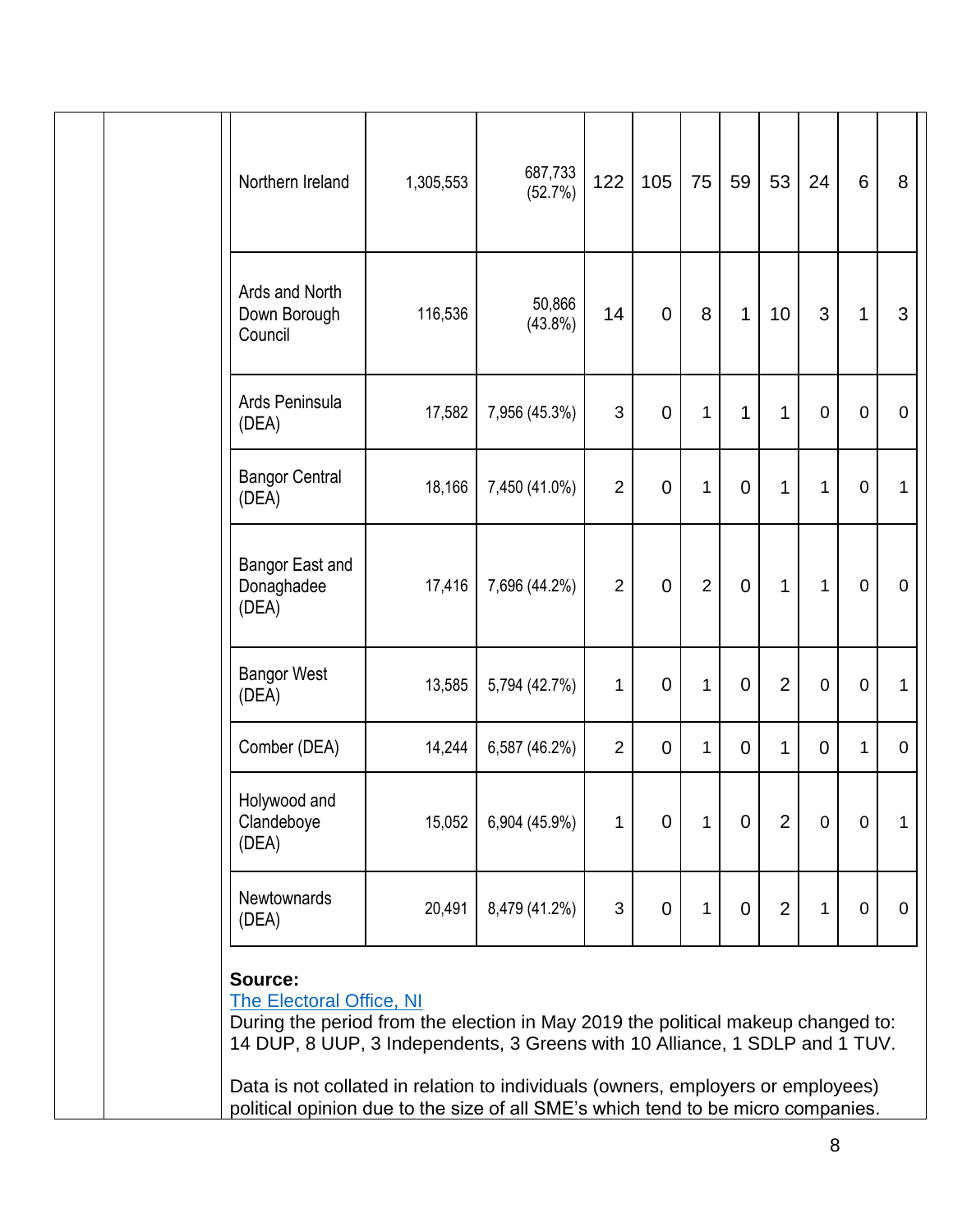|  | Racial                                  | <b>Summary:</b>                                                                                                                                           |                        |           |         |         |                 |                 |                  |                |         |         |  |
|--|-----------------------------------------|-----------------------------------------------------------------------------------------------------------------------------------------------------------|------------------------|-----------|---------|---------|-----------------|-----------------|------------------|----------------|---------|---------|--|
|  | Group                                   | NISRA, NINIS and Northern Ireland Strategic Migration Partnership data provide                                                                            |                        |           |         |         |                 |                 |                  |                |         |         |  |
|  |                                         | up to date data. The 2011 census showed that 32,000 (1.8%) of the usually                                                                                 |                        |           |         |         |                 |                 |                  |                |         |         |  |
|  |                                         | resident population in Northern Ireland is from a minority ethnic background.<br>Within the borough, the 2011 Census showed that 1.5% (2,300) were from a |                        |           |         |         |                 |                 |                  |                |         |         |  |
|  |                                         |                                                                                                                                                           |                        |           |         |         |                 |                 |                  |                |         |         |  |
|  |                                         | minority ethnic background. Across the borough this ranged from 5.2% in                                                                                   |                        |           |         |         |                 |                 |                  |                |         |         |  |
|  | Loughview ward to 0.3% in Lisbane ward. |                                                                                                                                                           |                        |           |         |         |                 |                 |                  |                |         |         |  |
|  |                                         | See table below                                                                                                                                           |                        |           |         |         |                 |                 |                  |                |         |         |  |
|  |                                         | Data:                                                                                                                                                     |                        |           |         |         |                 |                 |                  |                |         |         |  |
|  |                                         | <b>Ethnic Group</b> (Numbers with % in brackets)                                                                                                          |                        |           |         |         |                 |                 |                  |                |         |         |  |
|  |                                         |                                                                                                                                                           |                        |           |         |         |                 |                 |                  |                |         |         |  |
|  |                                         |                                                                                                                                                           | All usual<br>residents |           |         |         | Banglades<br>hi |                 |                  |                |         |         |  |
|  |                                         |                                                                                                                                                           |                        | White     | Chinese | Indian  |                 | Asian<br>Other  | Black<br>African | Black<br>Other | Mixed   | Other   |  |
|  |                                         |                                                                                                                                                           |                        |           |         |         |                 |                 |                  |                |         |         |  |
|  |                                         | Northern                                                                                                                                                  |                        |           |         |         |                 |                 |                  |                |         |         |  |
|  |                                         | Ireland                                                                                                                                                   | 1,810,863              | 1,778,449 | 6,303   | 6,198   | 540             | 6,089           | 2,345            | 1271           | 6,014   | 3,654   |  |
|  |                                         |                                                                                                                                                           | $(100\%)$              | (98%)     | $(0\%)$ | $(0\%)$ | $(0\%)$         | $(0\%)$         | $(0\%)$          | $(0\%)$        | (0%     | $(0\%)$ |  |
|  |                                         | Ards<br>and                                                                                                                                               |                        |           |         |         |                 |                 |                  |                |         |         |  |
|  |                                         | North<br>Down                                                                                                                                             |                        |           |         |         |                 |                 |                  |                |         |         |  |
|  |                                         | Borough                                                                                                                                                   | 156,672                | 154,365   | 406     | 283     | 177             | 415             | 139              | 132            | 556     | 199     |  |
|  |                                         | Council                                                                                                                                                   | $(100\%)$              | (99%)     | $(0\%)$ | $(0\%)$ | $(0\%)$         | $(0\%)$         | $(0\%)$          | $(0\%)$        | $(0\%)$ | $(0\%)$ |  |
|  |                                         | Ards                                                                                                                                                      | 156,672                | 23,367    | 26      | 19      | 5               | 19              | 6                | $\overline{2}$ | 51      | 29      |  |
|  |                                         | Peninsula                                                                                                                                                 | $(100\%)$              | (99%)     | $(0\%)$ | $(0\%)$ | $(0\%)$         | $(0\%)$         | $(0\%)$          | $(0\%)$        | $(0\%)$ | $(0\%)$ |  |
|  |                                         | Bangor                                                                                                                                                    | 23,524                 | 24,469    | 105     | 43      | 17              | 43              | 26               | 32             | 119     | 38      |  |
|  |                                         | Central                                                                                                                                                   | $(100\%)$              | (98%)     | $(0\%)$ | $(0\%)$ | $(0\%)$         | $(0\%)$         | $(0\%)$          | $(0\%)$        | (0%     | $(0\%)$ |  |
|  |                                         | <b>Bangor East</b>                                                                                                                                        |                        |           |         |         |                 |                 |                  |                |         |         |  |
|  |                                         | and                                                                                                                                                       | 24,892                 | 22,648    | 56      | 27      | 10              | 91              | 11               | $\overline{2}$ | 82      | 19      |  |
|  |                                         | Donaghadee                                                                                                                                                | $(100\%)$              | (99%)     | $(0\%)$ | $(0\%)$ | $(0\%)$         | $(0\%)$         | $(0\%)$          | $(0\%)$        | $(0\%)$ | $(0\%)$ |  |
|  |                                         |                                                                                                                                                           | 22,946                 | 17,763    | 19      |         | $\overline{2}$  |                 | 3                | 26             | 73      | 15      |  |
|  |                                         | <b>Bangor West</b>                                                                                                                                        | $(100\%)$              | (98%)     | $(0\%)$ | 135     | (0%)            | 116             | $(0\%)$          | $(0\%)$        | (0%)    | $(0\%)$ |  |
|  |                                         |                                                                                                                                                           | 18,152                 | 18,216    | 30      | 8       | 9               | $\overline{35}$ | 4                | 8              | 55      | 17      |  |
|  |                                         | Comber                                                                                                                                                    | $(100\%)$              | (99%)     | $(0\%)$ | $(0\%)$ | (0%)            | $(0\%)$         | $(0\%)$          | $(0\%)$        | $(0\%)$ | $(0\%)$ |  |
|  |                                         | Holywood                                                                                                                                                  |                        |           |         |         |                 |                 |                  |                |         |         |  |
|  |                                         | and                                                                                                                                                       | 18,382                 | 20,061    | 65      | 31      | 23              | 81              | 81               | 56             | 101     | 61      |  |
|  |                                         | Clandeboye                                                                                                                                                | $(100\%)$              | (98%)     | $(0\%)$ | $(0\%)$ | $(0\%)$         | $(0\%)$         | $(0\%)$          | $(0\%)$        | $(0\%)$ | $(0\%)$ |  |
|  |                                         |                                                                                                                                                           | 20,560                 | 27,841    | 105     | 20      | 111             | 30              | 8                | 6              | 75      | 20      |  |
|  |                                         | Newtownards                                                                                                                                               | $(100\%)$              | (99%)     | $(0\%)$ | $(0\%)$ | $(0\%)$         | $(0\%)$         | $(0\%)$          | $(0\%)$        | $(0\%)$ | $(0\%)$ |  |
|  |                                         | Source:                                                                                                                                                   |                        |           |         |         |                 |                 |                  |                |         |         |  |
|  |                                         | Ethnic Group, Census 2011, NISRA                                                                                                                          |                        |           |         |         |                 |                 |                  |                |         |         |  |
|  |                                         | Data is not collated in relation to individuals (owners, employers or employees)                                                                          |                        |           |         |         |                 |                 |                  |                |         |         |  |
|  |                                         | racial group due to the size of all SME's which tend to be micro companies.                                                                               |                        |           |         |         |                 |                 |                  |                |         |         |  |
|  | Age                                     | NISRA has published population projections for the Borough which show that the                                                                            |                        |           |         |         |                 |                 |                  |                |         |         |  |
|  |                                         | proportion of those aged 85 and over are expected to increase within the next 25                                                                          |                        |           |         |         |                 |                 |                  |                |         |         |  |
|  |                                         | years.                                                                                                                                                    |                        |           |         |         |                 |                 |                  |                |         |         |  |
|  |                                         | ANDBC has the highest % population of older people in Northern Ireland.                                                                                   |                        |           |         |         |                 |                 |                  |                |         |         |  |
|  |                                         | However, it has a smaller population of young people between the ages of 0 to 16                                                                          |                        |           |         |         |                 |                 |                  |                |         |         |  |
|  |                                         | years old being educated in 12 schools across the Borough.                                                                                                |                        |           |         |         |                 |                 |                  |                |         |         |  |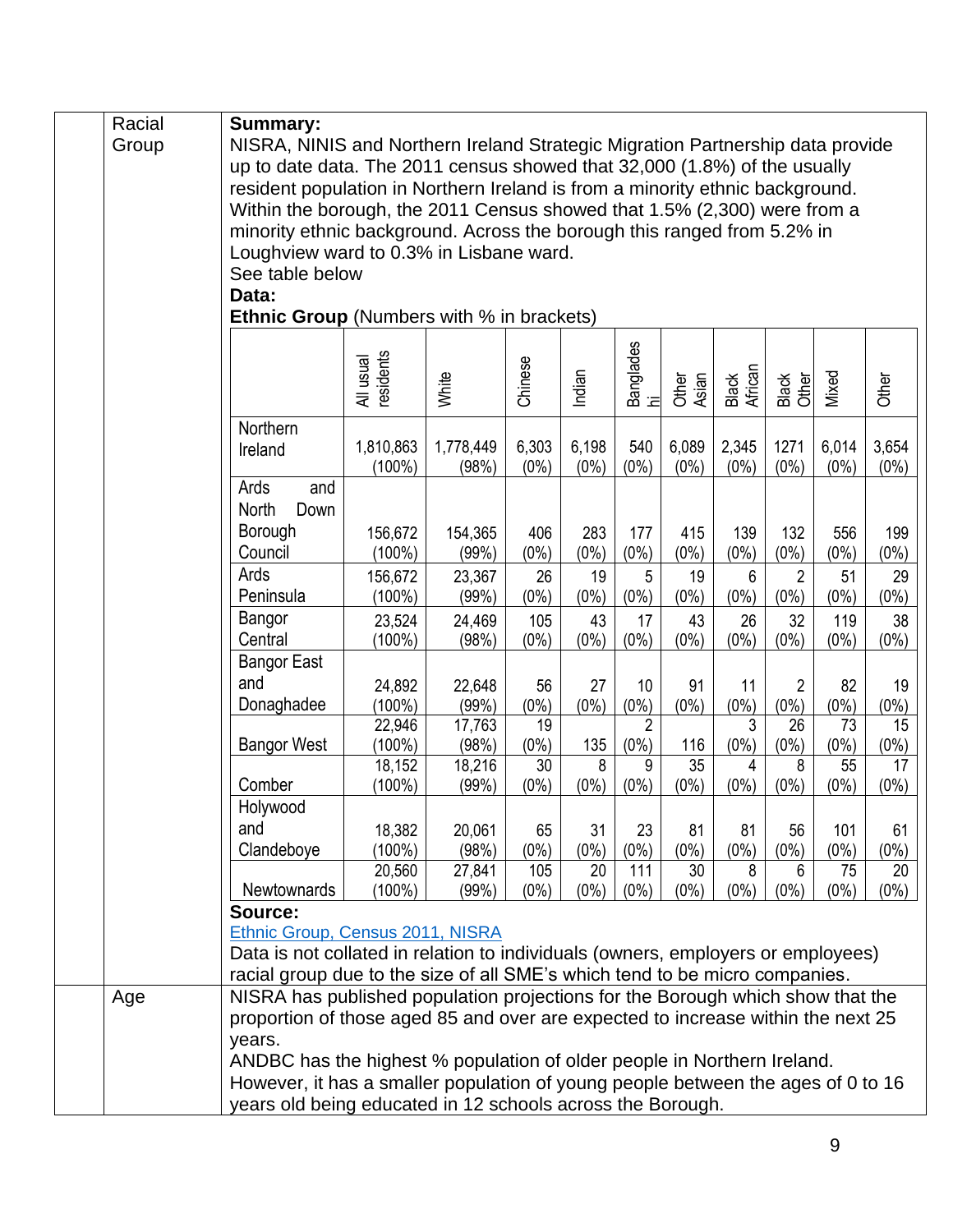|                                                                                                                                                                                                                                                    | See table below<br>Data:<br>Age Groups- mid 2020 population estimates (Numbers with % in brackets)                                                                                                                                                                                                                                                                                                                                                                                                                                                                                                                                                                                                                                                                                                                                                                                                                                                                                                                                                                                                                                                                                                                                                                                                                                                                                                                                                                                        |                       |                       |                       |                       |                     |  |
|----------------------------------------------------------------------------------------------------------------------------------------------------------------------------------------------------------------------------------------------------|-------------------------------------------------------------------------------------------------------------------------------------------------------------------------------------------------------------------------------------------------------------------------------------------------------------------------------------------------------------------------------------------------------------------------------------------------------------------------------------------------------------------------------------------------------------------------------------------------------------------------------------------------------------------------------------------------------------------------------------------------------------------------------------------------------------------------------------------------------------------------------------------------------------------------------------------------------------------------------------------------------------------------------------------------------------------------------------------------------------------------------------------------------------------------------------------------------------------------------------------------------------------------------------------------------------------------------------------------------------------------------------------------------------------------------------------------------------------------------------------|-----------------------|-----------------------|-----------------------|-----------------------|---------------------|--|
|                                                                                                                                                                                                                                                    |                                                                                                                                                                                                                                                                                                                                                                                                                                                                                                                                                                                                                                                                                                                                                                                                                                                                                                                                                                                                                                                                                                                                                                                                                                                                                                                                                                                                                                                                                           | $0 - 15$              | 16-39                 | 40-64                 | $65+$                 | Total               |  |
|                                                                                                                                                                                                                                                    | Northern Ireland                                                                                                                                                                                                                                                                                                                                                                                                                                                                                                                                                                                                                                                                                                                                                                                                                                                                                                                                                                                                                                                                                                                                                                                                                                                                                                                                                                                                                                                                          | 395,816<br>$(20.9\%)$ | 571,756<br>$(30.2\%)$ | 607,989<br>$(32.1\%)$ | 319,949<br>$(16.9\%)$ | 1895510<br>(100%)   |  |
|                                                                                                                                                                                                                                                    | North<br>Ards<br>and<br>Down<br>Borough<br>Council                                                                                                                                                                                                                                                                                                                                                                                                                                                                                                                                                                                                                                                                                                                                                                                                                                                                                                                                                                                                                                                                                                                                                                                                                                                                                                                                                                                                                                        | 29,999<br>(18.5%)     | 42,442<br>(26.2%)     | 54,518<br>(33.6%)     | 35,097<br>(21.7%)     | 162056<br>$(100\%)$ |  |
|                                                                                                                                                                                                                                                    | <b>Sources:</b><br>Demography and Methodology Branch, NISRA<br><b>World Health Organization</b><br>Data is not collated in relation to individuals (owners, employers or employees) age<br>due to the size of all SME's which tend to be micro companies. However, any<br>individual with an appropriate proposal will be considered from the age of 16 years<br>and there is no upper limit. 16 years is the recognized working age.<br>In the present case, the programme is assisting young people under the age of 16<br>and research has been conducted to prove that this population group, just at the<br>cusp of the working age, is key to addressing the challenges of inactivity and<br>unemployment in Northern Ireland.<br>The Borough has a post-primary population of young people between the ages of<br>11 to 18 years old being educated in 12 schools across the Borough.<br>Labour Force Survey showed that:<br>In 2019, 21% pupils in this region leave school not achieving 5 GCSEs<br>(including GCSE Maths and GCSE English)<br>In 2019, 8.4% of the workforce in the region has no qualification versus<br>13.8% in Northern Ireland<br>NEET level reaching 11.5% in this region versus 12% in Northern Ireland<br>$(2015 - 2019).$<br>In 2020, 26.5% of the population in the region is economically inactive<br>(including students) versus 27% in Northern Ireland<br>It's clear that unless Councils and its partners provide early school intervention, the |                       |                       |                       |                       |                     |  |
| cycle of unemployment and inactivity will not be broken, hence the value of this<br>programme and its potential to change young peoples' lives and keep them in<br>education and training with a view to ensure that they enter the labour market. |                                                                                                                                                                                                                                                                                                                                                                                                                                                                                                                                                                                                                                                                                                                                                                                                                                                                                                                                                                                                                                                                                                                                                                                                                                                                                                                                                                                                                                                                                           |                       |                       |                       |                       |                     |  |
| <b>Marital</b><br><b>Status</b>                                                                                                                                                                                                                    | The 2011 Northern Ireland Census showed that 48% of adults (those aged over 16<br>years of age) in Northern Ireland were either married or in a registered same-sex<br>civil partnership. Within the borough, 54% of adults fell into this category. This                                                                                                                                                                                                                                                                                                                                                                                                                                                                                                                                                                                                                                                                                                                                                                                                                                                                                                                                                                                                                                                                                                                                                                                                                                 |                       |                       |                       |                       |                     |  |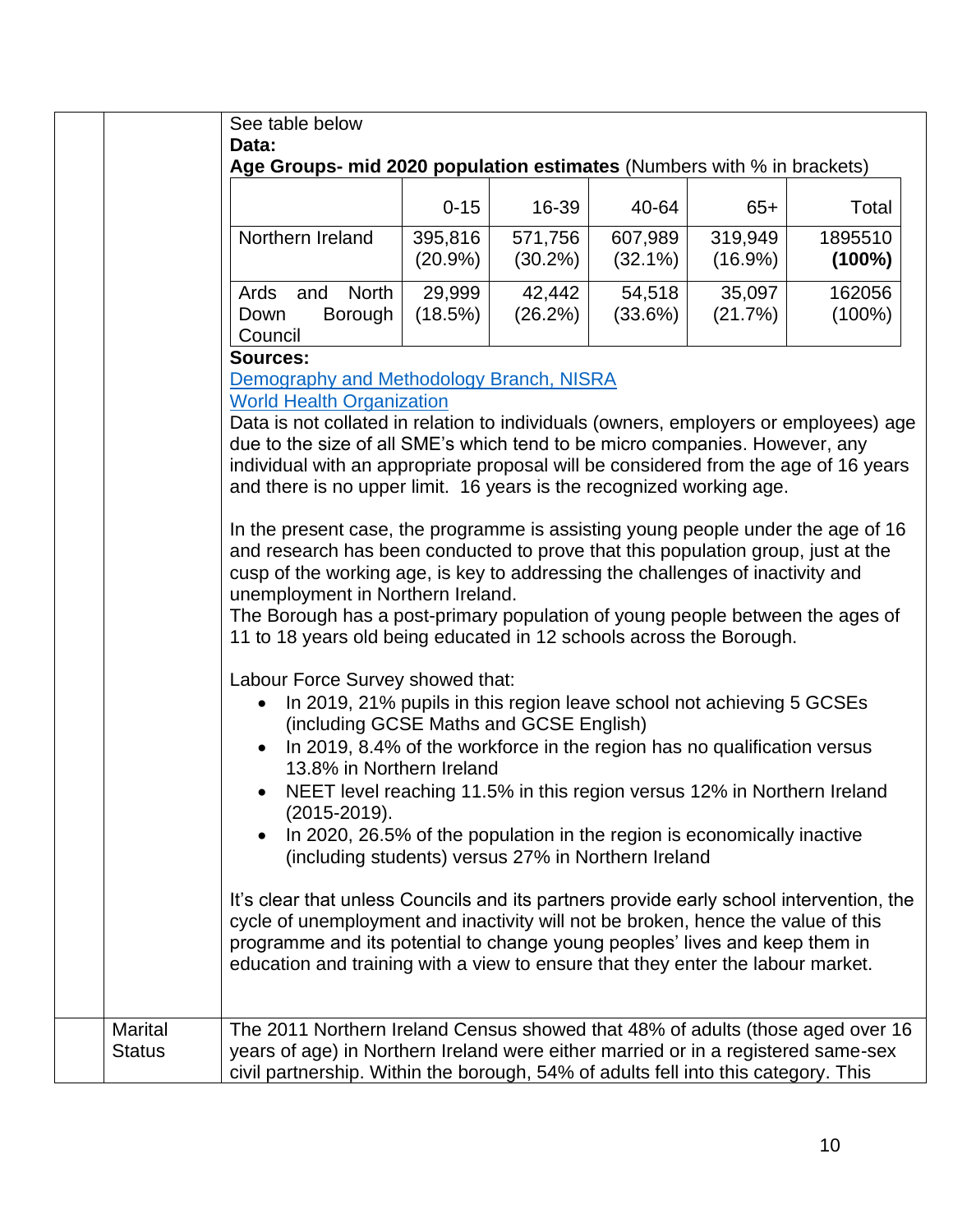|             | varies across the borough from 36% in Central (Ards) ward to 64% in Lisbane                                                                                     |                        |                                                                                     |                  |                                                        |                                                                           |                                                                                                          |                      |                                                       |  |
|-------------|-----------------------------------------------------------------------------------------------------------------------------------------------------------------|------------------------|-------------------------------------------------------------------------------------|------------------|--------------------------------------------------------|---------------------------------------------------------------------------|----------------------------------------------------------------------------------------------------------|----------------------|-------------------------------------------------------|--|
|             | ward.                                                                                                                                                           |                        |                                                                                     |                  |                                                        |                                                                           |                                                                                                          |                      |                                                       |  |
|             | See table below                                                                                                                                                 |                        |                                                                                     |                  |                                                        |                                                                           |                                                                                                          |                      |                                                       |  |
|             | Data:<br>Marital Status (All aged 16+) (Numbers with % in brackets)                                                                                             |                        |                                                                                     |                  |                                                        |                                                                           |                                                                                                          |                      |                                                       |  |
|             |                                                                                                                                                                 |                        |                                                                                     |                  |                                                        |                                                                           |                                                                                                          |                      |                                                       |  |
|             |                                                                                                                                                                 | All usual residents    | registered a same-<br>sex civil partnership<br>married or never<br>(never<br>Single | Married          | registered same-<br>civil partnership<br>$\frac{1}{2}$ | Separated (but still<br>legally married or still<br>legally in a same-sex | dissolved<br>Divorced or formerly<br>in a same-sex civil<br>partnership which is<br>now legally dissolve | Widowed or surviving | same-<br>partner from a same<br>sex civil partnership |  |
|             | Northern<br>Ireland                                                                                                                                             | 1,431,540<br>$(100\%)$ | 517,393<br>(36%)                                                                    | 680,831<br>(48%) | 1,243<br>(0%)                                          | 56,911<br>(4%)                                                            | 78,074<br>(5%)                                                                                           |                      | 97,088<br>(7%)                                        |  |
|             | Ards<br>and<br><b>North</b><br>Down                                                                                                                             |                        |                                                                                     |                  |                                                        |                                                                           |                                                                                                          |                      |                                                       |  |
|             | Borough<br>Council                                                                                                                                              | 126,945<br>$(100\%)$   | 36,730<br>(29%)                                                                     | 67,866<br>(53%)  | 123<br>(0%)                                            | 4,328<br>(3%)                                                             | 8,548<br>(7%)                                                                                            |                      | 9,350<br>(7%)                                         |  |
|             | Source:                                                                                                                                                         |                        |                                                                                     |                  |                                                        |                                                                           |                                                                                                          |                      |                                                       |  |
|             | <b>Northern Ireland 2011 Census, Marital Status</b>                                                                                                             |                        |                                                                                     |                  |                                                        |                                                                           |                                                                                                          |                      |                                                       |  |
|             | Data is not collated in relation to individuals (owners, employers or employees)                                                                                |                        |                                                                                     |                  |                                                        |                                                                           |                                                                                                          |                      |                                                       |  |
|             | marital status due to the size of all SME's which tend to be micro companies                                                                                    |                        |                                                                                     |                  |                                                        |                                                                           |                                                                                                          |                      |                                                       |  |
|             |                                                                                                                                                                 |                        |                                                                                     |                  |                                                        |                                                                           |                                                                                                          |                      |                                                       |  |
| Sexual      | <b>Summary:</b>                                                                                                                                                 |                        |                                                                                     |                  |                                                        |                                                                           |                                                                                                          |                      |                                                       |  |
| orientation | It should be noted that no reliable data is available on sexual orientation-NISRA is                                                                            |                        |                                                                                     |                  |                                                        |                                                                           |                                                                                                          |                      |                                                       |  |
|             | currently examining methodology on how to measure this. However, the 2011<br>census indicates that less than 1% of the Northern Ireland adult population (those |                        |                                                                                     |                  |                                                        |                                                                           |                                                                                                          |                      |                                                       |  |
|             | aged 16 years and over) were in a registered same-sex civil partnership. This was                                                                               |                        |                                                                                     |                  |                                                        |                                                                           |                                                                                                          |                      |                                                       |  |
|             | similar to the borough as a whole. The Continuous Household Survey in Northern                                                                                  |                        |                                                                                     |                  |                                                        |                                                                           |                                                                                                          |                      |                                                       |  |
|             | Ireland estimated this figure between 0.9% and 1.9% in 2015-2016. The Office for                                                                                |                        |                                                                                     |                  |                                                        |                                                                           |                                                                                                          |                      |                                                       |  |
|             | National Statistics estimates a similar range for the United Kingdom (1.7%).                                                                                    |                        |                                                                                     |                  |                                                        |                                                                           |                                                                                                          |                      |                                                       |  |
|             | Source:                                                                                                                                                         |                        |                                                                                     |                  |                                                        |                                                                           |                                                                                                          |                      |                                                       |  |
|             | Northern Ireland 2011 Census, Marital Status                                                                                                                    |                        |                                                                                     |                  |                                                        |                                                                           |                                                                                                          |                      |                                                       |  |
|             | <b>ONS 2015 Sexual Identity</b><br>Data is not collated in relation to individuals (owners, employers or employees)                                             |                        |                                                                                     |                  |                                                        |                                                                           |                                                                                                          |                      |                                                       |  |
|             | sexual orientation due to the size of all SME's which tend to be micro companies                                                                                |                        |                                                                                     |                  |                                                        |                                                                           |                                                                                                          |                      |                                                       |  |
| Men &       | According to census (NISRA) almost half of the population of Northern Ireland                                                                                   |                        |                                                                                     |                  |                                                        |                                                                           |                                                                                                          |                      |                                                       |  |
| Women       | were male (49.3%) and this was similar throughout Ards and North Down Borough                                                                                   |                        |                                                                                     |                  |                                                        |                                                                           |                                                                                                          |                      |                                                       |  |
| generally   | Council (48.6%). See table below                                                                                                                                |                        |                                                                                     |                  |                                                        |                                                                           |                                                                                                          |                      |                                                       |  |
|             | Data:                                                                                                                                                           |                        |                                                                                     |                  |                                                        |                                                                           |                                                                                                          |                      |                                                       |  |
|             | Gender - mid 2020 population estimates (Numbers with % in brackets)                                                                                             |                        |                                                                                     |                  |                                                        |                                                                           |                                                                                                          |                      |                                                       |  |
|             |                                                                                                                                                                 |                        |                                                                                     | <b>Males</b>     |                                                        | Females                                                                   |                                                                                                          | All                  |                                                       |  |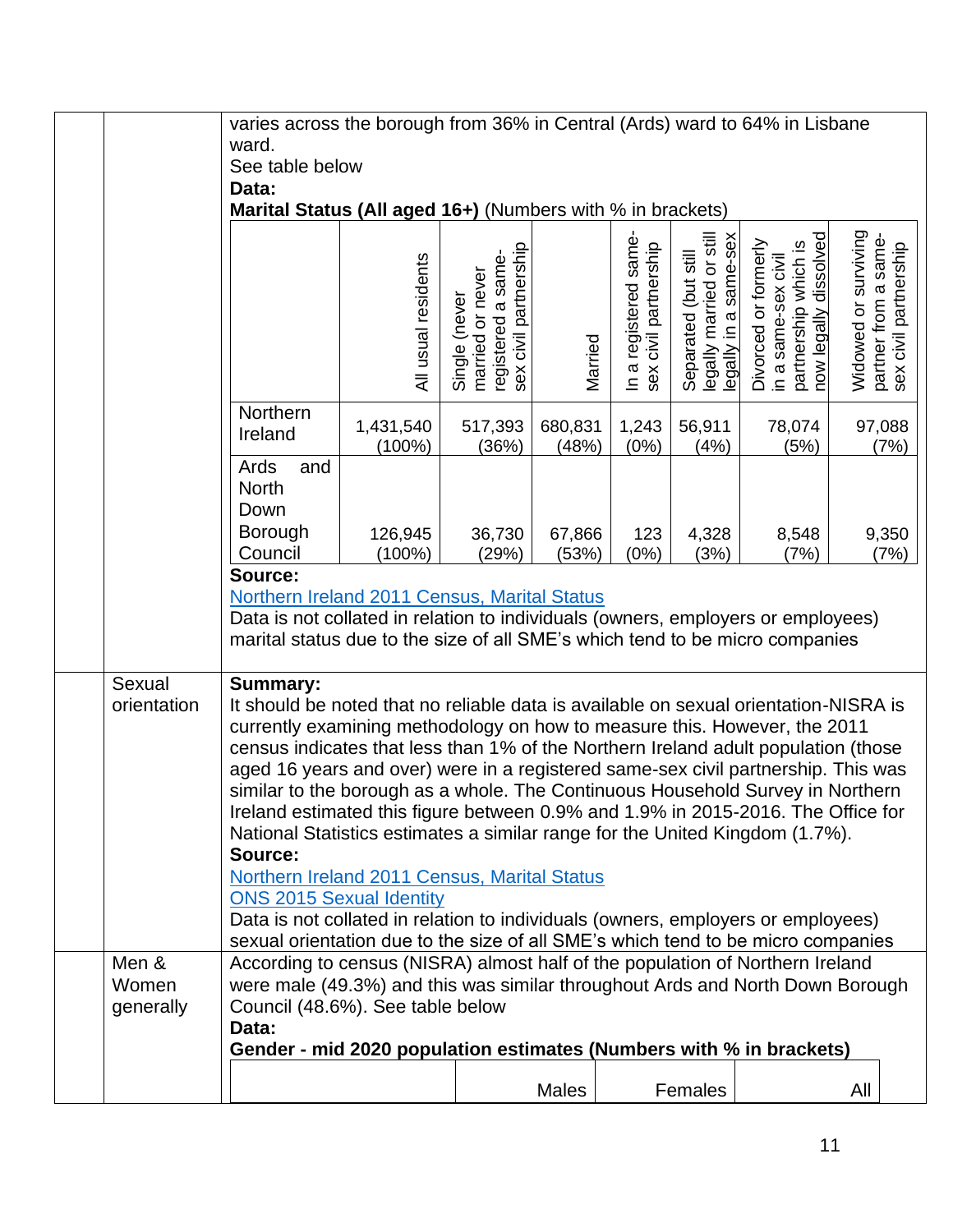|                   | Northern Ireland                                                                                                                                               | 934,155 | 961,355          | 1895,510       |  |
|-------------------|----------------------------------------------------------------------------------------------------------------------------------------------------------------|---------|------------------|----------------|--|
|                   |                                                                                                                                                                | (49.3%) | (50.7%)          | $(100\%)$      |  |
|                   | Ards and North Down                                                                                                                                            |         | 83,350<br>78,706 | 162,056        |  |
|                   | <b>Borough Council</b>                                                                                                                                         | (48.6%) | (51.4%)          | $(100\%)$      |  |
|                   | Source:                                                                                                                                                        |         |                  |                |  |
|                   | Age Structure, Census 2011, NISRA                                                                                                                              |         |                  |                |  |
|                   | Review of statistical classification and delineation of settlements, NISRA                                                                                     |         |                  |                |  |
|                   | Population Totals, 2017, NISRA                                                                                                                                 |         |                  |                |  |
|                   |                                                                                                                                                                |         |                  |                |  |
| <b>Disability</b> | The 2011 Census (NISRA) showed that 20% of the population in Ards and North<br>Down area had a health issue or disability (including those related to old age) |         |                  |                |  |
|                   | which has lasted or expected to last at least 12 months. (This was similar to the                                                                              |         |                  |                |  |
|                   | Northern Ireland figure of 21%.)                                                                                                                               |         |                  |                |  |
|                   | Disability Living Allowances, Personal Independence Payment                                                                                                    |         |                  |                |  |
|                   |                                                                                                                                                                |         |                  | 2020 (Personal |  |
|                   |                                                                                                                                                                |         | 2020 (Disability | Independence   |  |
|                   |                                                                                                                                                                |         | Living Allowance | Payment        |  |
|                   |                                                                                                                                                                |         | Recipients)      | Recipients)    |  |
|                   |                                                                                                                                                                |         |                  |                |  |
|                   | Northern Ireland                                                                                                                                               |         | 79,070           | 145,090        |  |
|                   | Ards and North Down Borough                                                                                                                                    |         |                  |                |  |
|                   | Council                                                                                                                                                        |         | 5,710            | 9,800          |  |
|                   |                                                                                                                                                                |         |                  |                |  |
|                   | Ards Peninsula DEA                                                                                                                                             |         | 1,160            | 1,930          |  |
|                   |                                                                                                                                                                |         |                  |                |  |
|                   | <b>Bangor Central DEA</b>                                                                                                                                      |         | 900              | 1,750          |  |
|                   |                                                                                                                                                                |         |                  |                |  |
|                   | Bangor East and Donaghadee DEA                                                                                                                                 |         | 760              | 1,160          |  |
|                   |                                                                                                                                                                |         |                  |                |  |
|                   | <b>Bangor West DEA</b>                                                                                                                                         |         | 700              | 1,150          |  |
|                   |                                                                                                                                                                |         |                  |                |  |
|                   | <b>Comber DEA</b>                                                                                                                                              |         | 580              | 860            |  |
|                   | Holywood and Clandeboye DEA                                                                                                                                    |         | 460              | 840            |  |
|                   |                                                                                                                                                                |         |                  |                |  |
|                   | <b>Newtownards DEA</b>                                                                                                                                         |         | 1,160            | 2,100          |  |
|                   |                                                                                                                                                                |         |                  |                |  |
|                   | Northern Ireland Census 2011 Long-term health problem or disability by long-term                                                                               |         |                  |                |  |
|                   | problem or disability                                                                                                                                          |         |                  |                |  |
|                   | <b>Disability Living Allowance, 2018</b>                                                                                                                       |         |                  |                |  |
|                   | Data is not collated in relation to individuals (owners, employers or employees)                                                                               |         |                  |                |  |
|                   | disability due to the size of all SME's which tend to be micro companies. Only                                                                                 |         |                  |                |  |
|                   | declared disabilities for reasonable adjustment are collated.                                                                                                  |         |                  |                |  |
| Dependents        | <b>Summary:</b>                                                                                                                                                |         |                  |                |  |
|                   |                                                                                                                                                                |         |                  |                |  |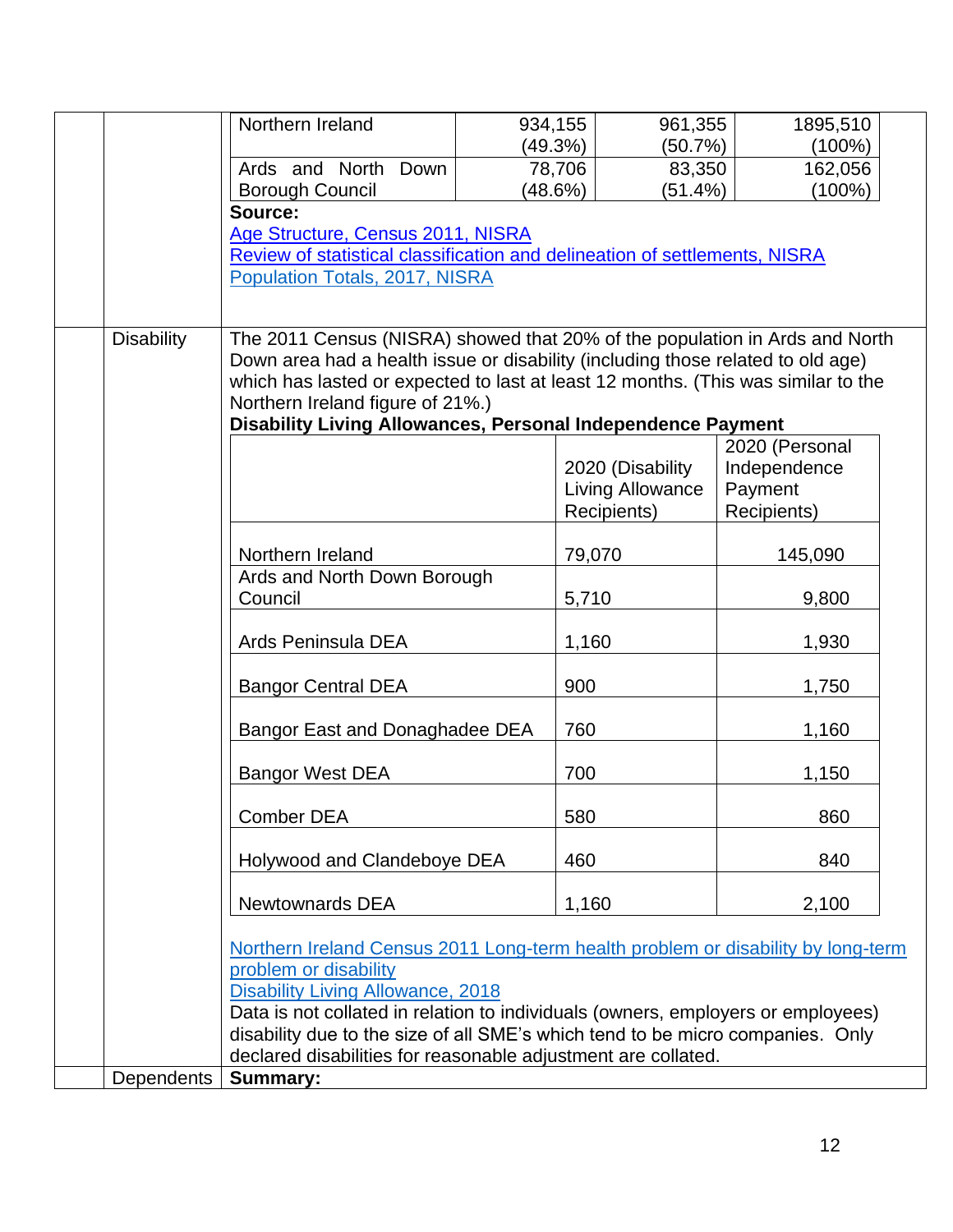| In considering this dimension the following have been included: persons with           |
|----------------------------------------------------------------------------------------|
| responsibility for the care of a child, children, a person with a disability and or an |
| older person. According to the Continuous Household Survey, 2013-2016, 37% of          |
| Ards and North Down claimed to have a dependent (This did not differentiate on         |
| the type of dependent).                                                                |
| According to the 2011 Census, 7,474 households in Ards and North Down had a            |
| dependent child under the age of 4 (This might give an indication on the numbers       |
| who would have buggies or prams).                                                      |
| <b>Sources: Continuous Household Survey</b>                                            |
| Data is not collated in relation to individuals (owners, employers or employees)       |
| who have caring responsibilities due to the size of all SME's which tend to be micro   |
| companies, unless these are declared for reasonable adjustment.                        |

| 11. | Based on data previously provided what are the needs, experiences and priorities for each |                                                             |  |
|-----|-------------------------------------------------------------------------------------------|-------------------------------------------------------------|--|
|     | of the following categories, in relation to this policy/decision?                         |                                                             |  |
|     | <b>Religious Belief</b>                                                                   | Individuals who apply for participation in any of the       |  |
|     | <b>Political Opinion</b>                                                                  | programmes under this action plan will be assessed and      |  |
|     | <b>Racial Group</b>                                                                       | accepted where the criteria of the programme is met. It has |  |
|     | Age                                                                                       | no adverse impact on any categories of section 75.          |  |
|     | <b>Marital Status</b>                                                                     |                                                             |  |
|     | Sexual orientation                                                                        |                                                             |  |
|     | Men & Women generally                                                                     |                                                             |  |
|     | <b>Disability</b>                                                                         |                                                             |  |
|     | Dependents                                                                                |                                                             |  |

## **Does this Policy require an Equality Impact Assessment?**

| 1 <sub>1</sub> | What is the likely impact on equality of opportunity for each of the Section 75 categories? |                                         |                  |
|----------------|---------------------------------------------------------------------------------------------|-----------------------------------------|------------------|
|                |                                                                                             | Detail of Impact                        | Level of Impact  |
|                |                                                                                             |                                         | Minor/Major/None |
|                | <b>Religious Belief</b>                                                                     | Individuals who apply for participation | <b>None</b>      |
|                | <b>Political Opinion</b>                                                                    | under this action plan will be assessed |                  |
|                | <b>Racial Group</b>                                                                         | and accepted where the criteria of the  |                  |
|                | Age                                                                                         | programme are met. It has no impact     |                  |
|                | <b>Marital Status</b>                                                                       | on the categories of section 75.        |                  |
|                | Sexual orientation                                                                          |                                         |                  |
|                | Men & Women                                                                                 | Requests for reasonable adjustments     |                  |
|                | generally                                                                                   | will be considered and met where        |                  |
|                | <b>Disability</b>                                                                           | reasonable and proportionate to the     |                  |
|                | <b>Dependents</b>                                                                           | need identified.                        |                  |

|                                 | Are there opportunities to better promote equality of opportunity for people within the |                           |                          |
|---------------------------------|-----------------------------------------------------------------------------------------|---------------------------|--------------------------|
| Section 75 equality categories? |                                                                                         |                           |                          |
|                                 |                                                                                         | If "Yes", provide details | If "No", provide details |
|                                 | <b>Religious Belief</b>                                                                 | No.                       |                          |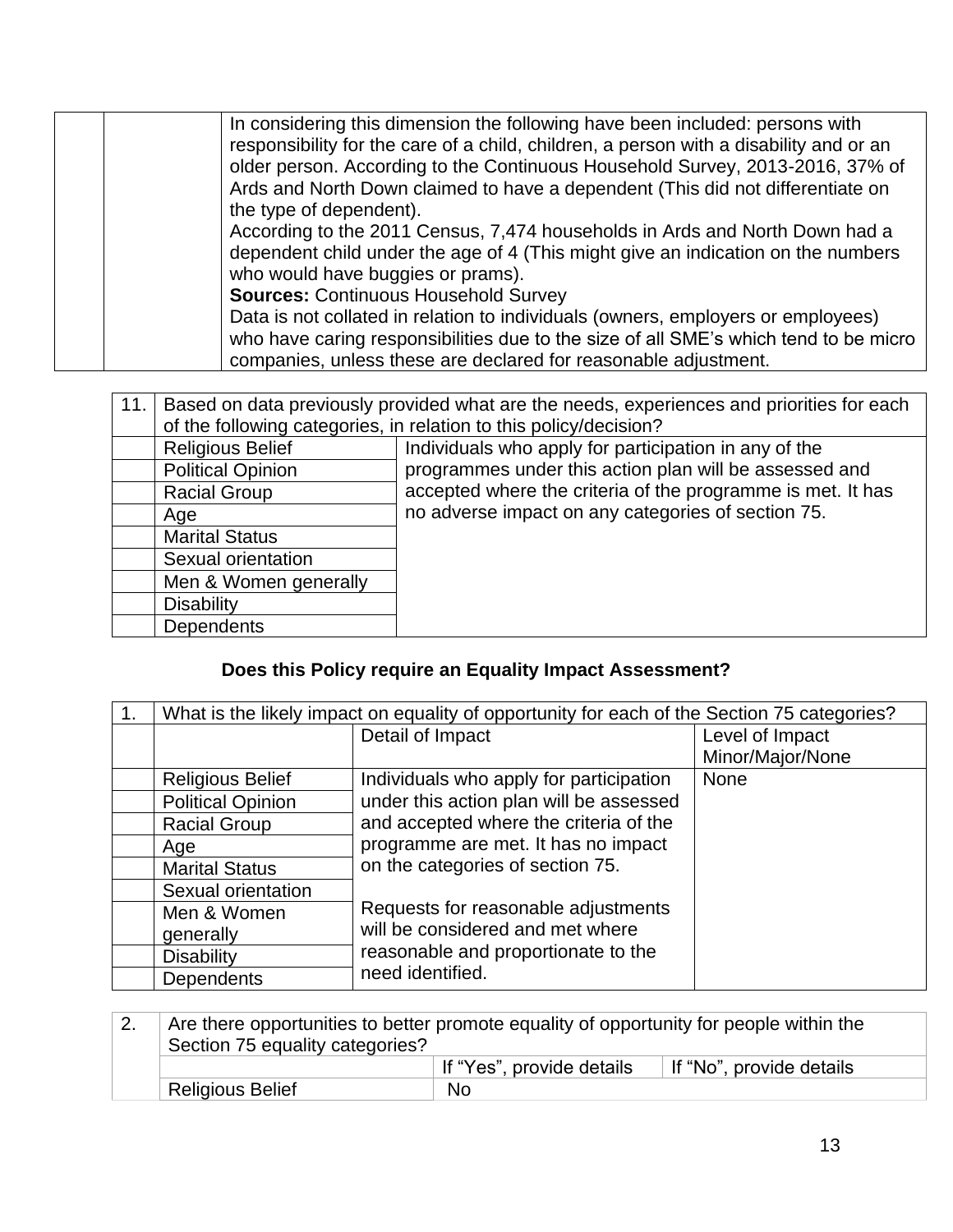| <b>Political Opinion</b> |                                                                                                                                                                      |
|--------------------------|----------------------------------------------------------------------------------------------------------------------------------------------------------------------|
| <b>Racial Group</b>      | Individuals who apply for participation on this programme                                                                                                            |
| Age                      | will be assessed and accepted where the criteria of the                                                                                                              |
| <b>Marital Status</b>    | programme are met. It has no impact of the other<br>categories of section 75. However, it must be noted that<br>the partners who have signed up to become members of |
| Sexual orientation       |                                                                                                                                                                      |
| Men & Women generally    |                                                                                                                                                                      |
| <b>Disability</b>        | the LMP or to contribute to the LMP often work in a more                                                                                                             |
| <b>Dependents</b>        | targeted way with the groups identified in Section 75. For<br>example, some programmes will target specifically                                                      |
|                          | people with disability, women, young people or people of                                                                                                             |
|                          | any age needing to be reskilled.                                                                                                                                     |

| 3. | To what extent is the Policy likely to impact on Good Relations between people of different<br>religious belief, political opinion or racial group? |                                                                             |                                                       |
|----|-----------------------------------------------------------------------------------------------------------------------------------------------------|-----------------------------------------------------------------------------|-------------------------------------------------------|
|    |                                                                                                                                                     | Details of Impact                                                           | Level of Impact                                       |
|    |                                                                                                                                                     |                                                                             | Minor/Major/None                                      |
|    | <b>Religious Belief</b>                                                                                                                             |                                                                             | None, as this programme is accessible to all who meet |
|    | <b>Political Opinion</b>                                                                                                                            | the criteria. Where information is required in an                           |                                                       |
|    | <b>Racial Group</b>                                                                                                                                 | alternative language this request will be met in a<br>proportionate manner. |                                                       |

| -4.                      | Are there opportunities to better promote Good Relations between people of different<br>religious belief, political opinion or racial group? |                                                      |                         |
|--------------------------|----------------------------------------------------------------------------------------------------------------------------------------------|------------------------------------------------------|-------------------------|
|                          |                                                                                                                                              | If "Yes" provide details                             | If "No" provide details |
|                          | <b>Religious Belief</b>                                                                                                                      | No as this programme is accessible to all people who |                         |
| <b>Political Opinion</b> |                                                                                                                                              | meet the criteria.                                   |                         |
|                          | <b>Racial Group</b>                                                                                                                          |                                                      |                         |

### **Additional Considerations**

| <b>Multiple Identity Considerations</b>                                                                                                                                                                                                                                                                                 | Details of Impact or potential impact<br>(Positive/Negative)                                                                                                              |
|-------------------------------------------------------------------------------------------------------------------------------------------------------------------------------------------------------------------------------------------------------------------------------------------------------------------------|---------------------------------------------------------------------------------------------------------------------------------------------------------------------------|
| Are there any potential impacts of the<br>policy decision on people with multiple<br>identities?<br>(e.g. disabled minority ethnic persons).<br>Where appropriate provide details of data<br>on the impact of the policy on people with<br>multiple identities.<br>Specify relevant Section 75 categories<br>concerned. | No as the programme is accessible to all<br>people meeting who meet the criteria.<br>Reasonable adjustments will be made where a<br>need is identified and proportionate. |

## **Disability Discrimination Order (NI) 2006**

|  | IМ | reasoning:<br>וונר<br>$\mathbf{v}$<br><b>STATISTICS</b> |
|--|----|---------------------------------------------------------|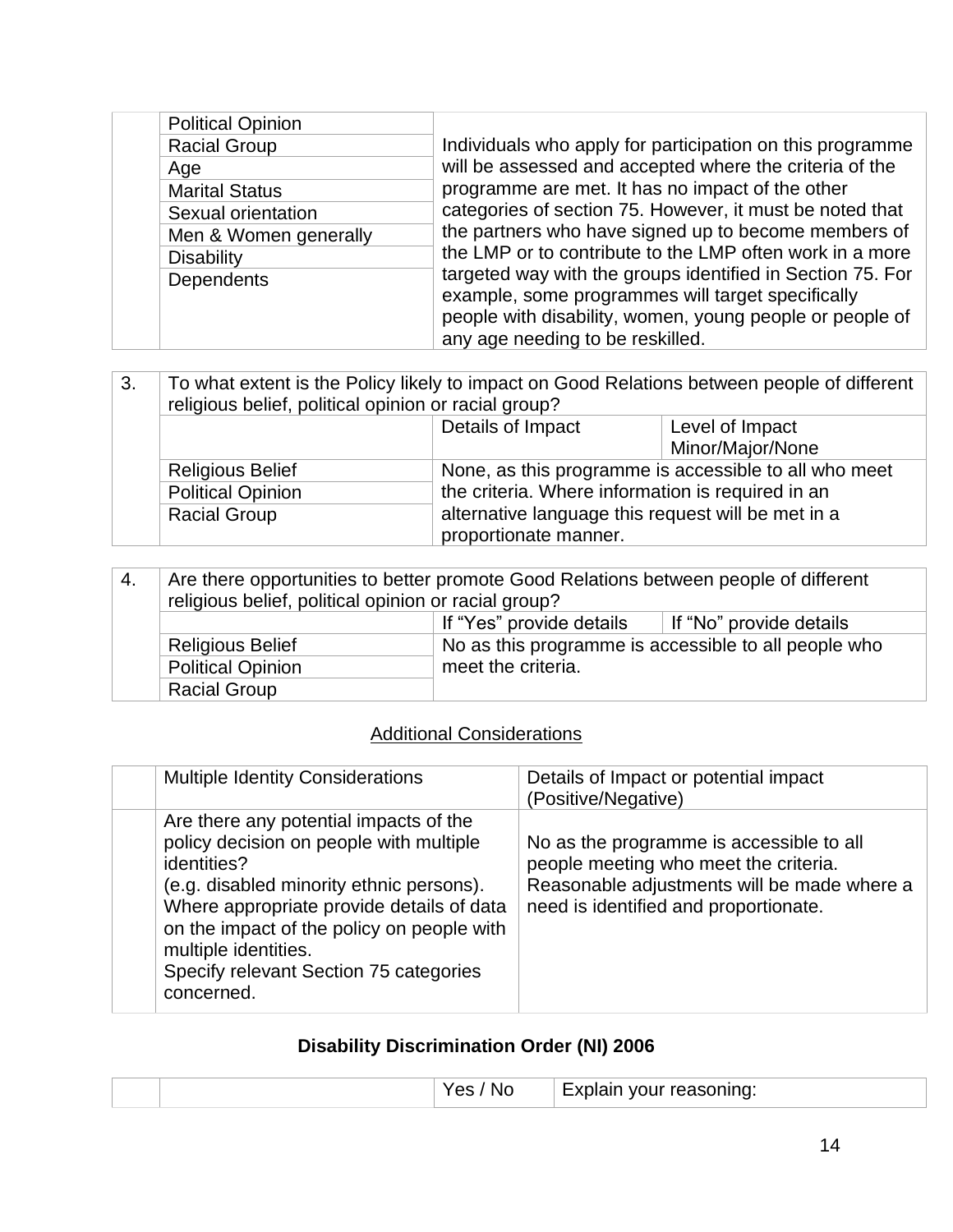| Does this proposed policy                                                                                                                                                                   |     |                                                                                                                                                                                                                                                                                                                                      |
|---------------------------------------------------------------------------------------------------------------------------------------------------------------------------------------------|-----|--------------------------------------------------------------------------------------------------------------------------------------------------------------------------------------------------------------------------------------------------------------------------------------------------------------------------------------|
| provide an opportunity to:<br>better promote positive<br>attitudes towards disabled<br>people<br>increase participation by<br>$\overline{\phantom{a}}$<br>disabled people in public<br>life | Yes | This programme is open to all people in<br>who meet the criteria and any identified<br>reasonable adjustments will be provided.<br>Some specific actions will be targeted at<br>people with disabilities and contribute<br>towards a better positive attitude towards<br>and increased participation of people with<br>disabilities. |

#### Monitoring Arrangements

Section 75 places a requirement on the Council to have equality monitoring arrangements in place in order to assess the impact of policies and services, help identify barriers to fair participation and to better promote equality of opportunity.

|  | Outline what data you could<br>collect in the future in order to                                        | Comments and complaints in relation to accessing the<br>programme.                                                               |
|--|---------------------------------------------------------------------------------------------------------|----------------------------------------------------------------------------------------------------------------------------------|
|  | monitor the impact of this<br>policy / decision on equality,<br>good relations and disability<br>duties | Collate data on disability, age and gender of applicants if<br>applicable if it is a programme requirement for<br>participation. |
|  |                                                                                                         |                                                                                                                                  |

I can confirm that the proposed policy / decision have been screened for:-

| Equality of opportunity and good relations |
|--------------------------------------------|
| Disabilities duties                        |

On the basis of the answers to the screening questions, I recommend that this policy / decision is:-

| X                                              | Screened Out – No EQIA necessary (no impacts)     |
|------------------------------------------------|---------------------------------------------------|
|                                                | Screened Out – Mitigating Actions (minor impacts) |
| Screened In – Necessary to conduct a full EQIA |                                                   |
|                                                | Please detail actions to be taken:                |

Screening assessment completed by:-